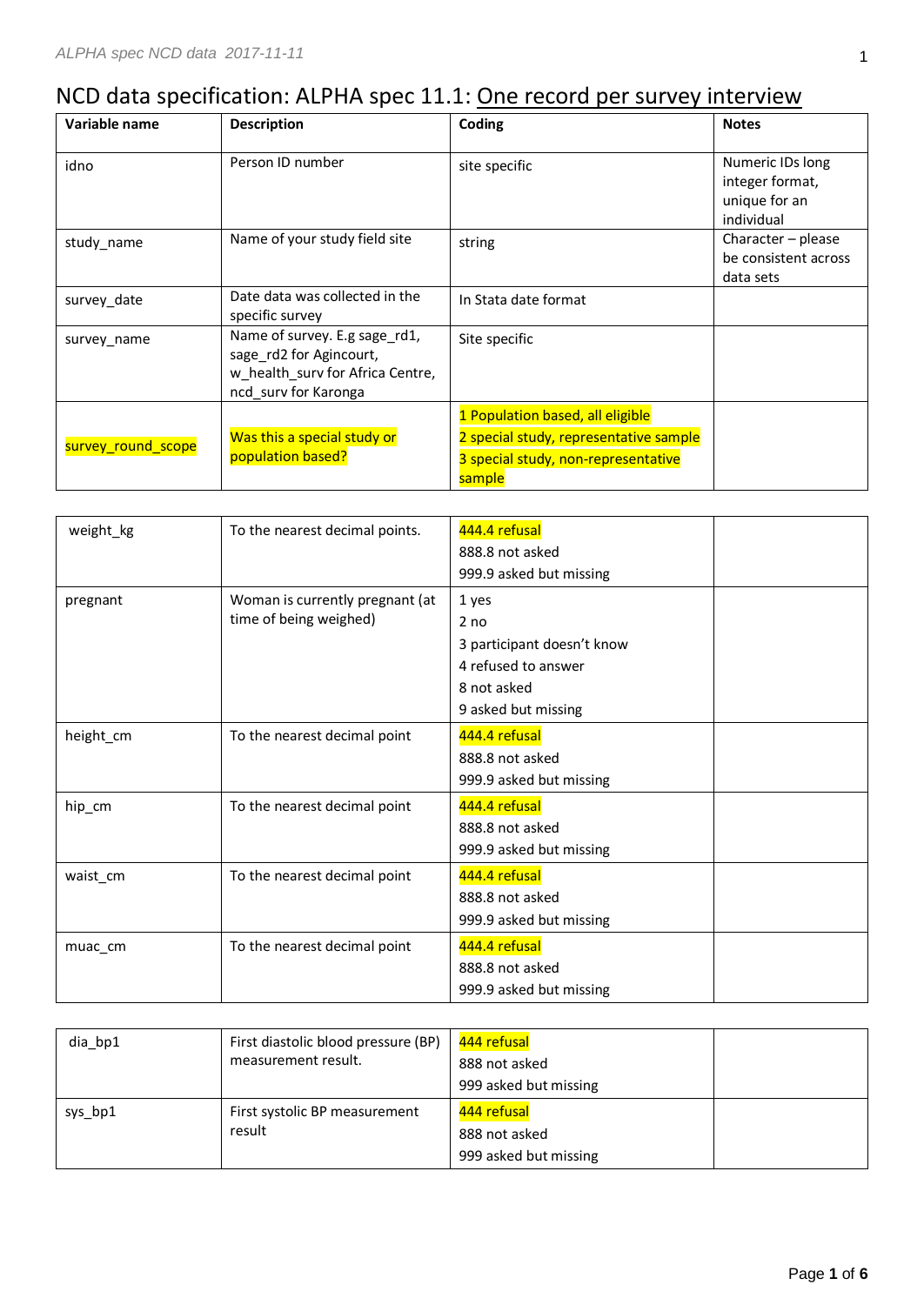| dia_bp2        | Second diastolic BP<br>measurement result.                                                                                        | 444 refusal<br>888 not asked<br>999 asked but missing                                                                    |  |
|----------------|-----------------------------------------------------------------------------------------------------------------------------------|--------------------------------------------------------------------------------------------------------------------------|--|
| sys_bp2        | Second systolic BP measurement<br>result.                                                                                         | 444 refusal<br>888 not asked<br>999 asked but missing                                                                    |  |
| dia_bp3        | Third diastolic BP measurement<br>result.                                                                                         | 444 refusal<br>888 not asked<br>999 asked but missing                                                                    |  |
| sys_bp3        | Third systolic BP measurement<br>result.                                                                                          | 444 refusal<br>888 not asked<br>999 asked but missing                                                                    |  |
| highbp_hx      | History of hypertension diagnosis<br>by a medical doctor                                                                          | 0 <sub>no</sub><br>1 yes<br>3 participant doesn't know<br>4 refuse to answer<br>8 not asked<br>9 asked but missing       |  |
| highbp_tx      | Receiving medicine from clinic<br>for hypertension at time of<br>interview                                                        | 0 never<br>1 past<br>2 current<br>3 participant doesn't know<br>4 refuse to answer<br>8 not asked<br>9 asked but missing |  |
| highbp_famhx   | Family history of high blood<br>pressure (mother, father or<br>blood sibling diagnosed and or<br>treated for high blood pressure) | 0 <sub>no</sub><br>1 yes<br>3 participant doesn't know<br>4 refuse to answer<br>8 not asked<br>9 asked but missing       |  |
| pulse1         | First pulse result                                                                                                                | 444 refusal<br>888 not asked<br>999 asked but missing                                                                    |  |
| pulse2         | Second pulse result                                                                                                               | 444 refusal<br>888 not asked<br>999 asked but missing                                                                    |  |
| pulse3         | Third pule result                                                                                                                 | 444 refusal<br>888 not asked<br>999 asked but missing                                                                    |  |
| heartdis famhx | <b>Family history of heart disease</b><br>(mother, father or blood sibling<br>diagnosed and or treated for<br>heart disease)      | 0 <sub>no</sub><br>1 yes<br>3 participant doesn't know<br>4 refuse to answer<br>8 not asked<br>9 asked but missing       |  |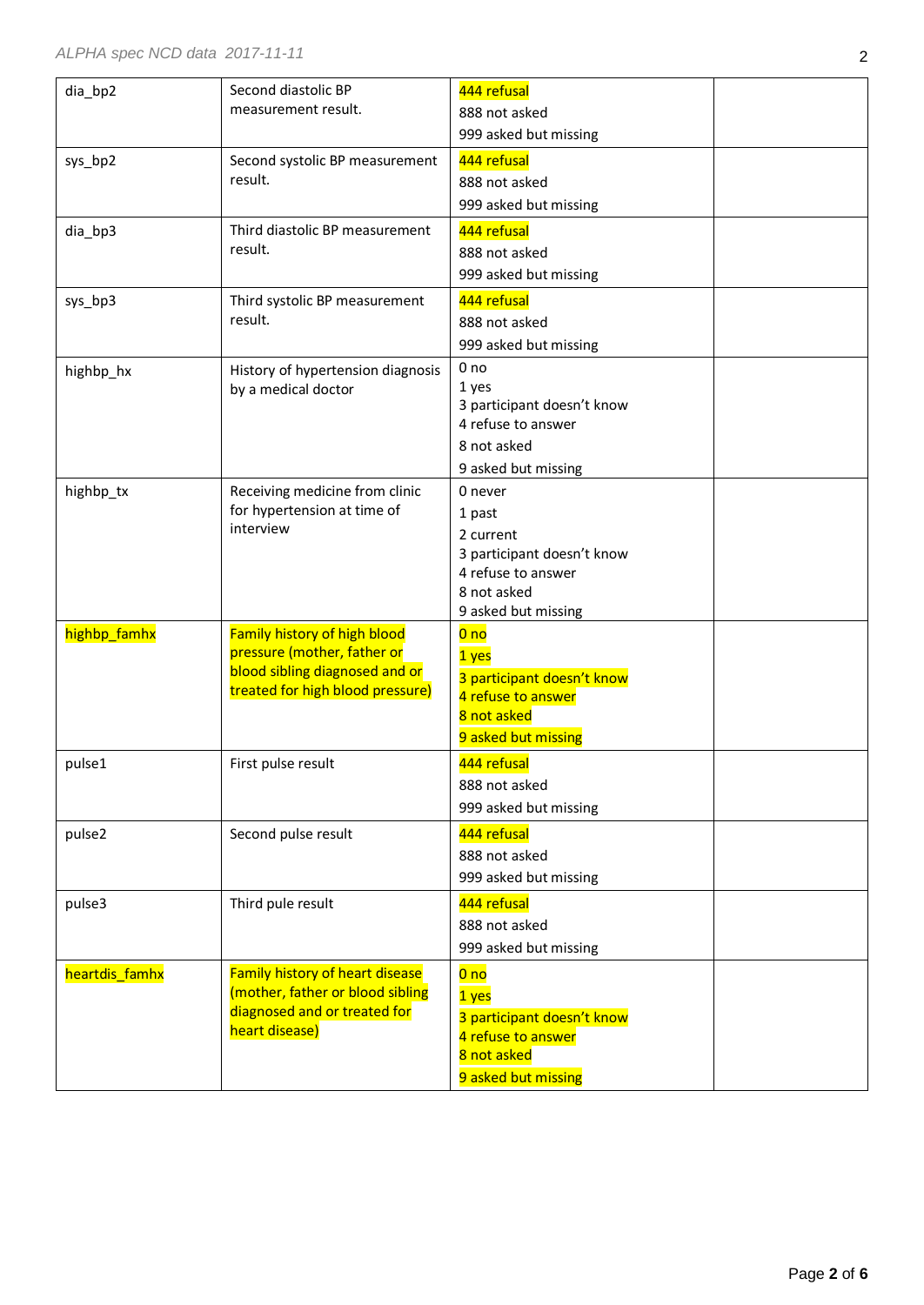| diabetes_hx    | History of diabetes mellitus<br>diagnosis by a medical doctor                                                      | 0 no<br>1 yes<br>3 participant doesn't know<br>4 refuse to answer<br>8 not asked<br>9 asked but missing                                                                                                                     |                                                                                                                                                                  |
|----------------|--------------------------------------------------------------------------------------------------------------------|-----------------------------------------------------------------------------------------------------------------------------------------------------------------------------------------------------------------------------|------------------------------------------------------------------------------------------------------------------------------------------------------------------|
| diabetes_tx    | Receiving medicine from clinic<br>for diabetes mellitus at the time<br>of interview                                | 0 never<br>1 past<br>2 current<br>3 participant doesn't know<br>4 refuse to answer<br>8 not asked<br>9 asked but missing                                                                                                    |                                                                                                                                                                  |
| diabetes_famhx | <b>Family history of diabetes</b><br>(mother, father or blood sibling<br>diagnosed and or treated for<br>diabetes) | 0 <sub>no</sub><br>1 yes<br>3 participant doesn't know<br>4 refuse to answer<br>8 not asked<br>9 asked but missing                                                                                                          |                                                                                                                                                                  |
| epilepsy_hx    | History of epilepsy diagnosis by a<br>medical doctor                                                               | 0 <sub>no</sub><br>1 yes<br>3 participant doesn't know<br>4 refuse to answer<br>8 not asked<br>9 asked but missing                                                                                                          |                                                                                                                                                                  |
| asthma_hx      | History of asthma diagnosis by a<br>medical doctor                                                                 | 0 <sub>no</sub><br>1 yes<br>3 participant doesn't know<br>4 refuse to answer<br>8 not asked<br>9 asked but missing                                                                                                          |                                                                                                                                                                  |
| literate       | Literate (able to read and write)                                                                                  | 0 no (illiterate)<br>1 yes (literate)<br>3 participant doesn't know<br>4 refuse to answer<br>8 not asked<br>9 asked but missing                                                                                             |                                                                                                                                                                  |
| educ_level     | Level of education completed                                                                                       | 0 none<br>11-5 years primary<br>2 6-8 years primary<br>3 secondary incomplete<br>4 secondary complete<br>5 college/university<br>33 participant doesn't know<br>44 refuse to answer<br>88 not asked<br>99 asked but missing |                                                                                                                                                                  |
| occupation     | Main work status                                                                                                   | Use the categories needed to describe<br>your data                                                                                                                                                                          | Please label the<br>variable to indicate<br>period of time<br>covered by variable.<br>I.e. main work status<br>in the past 12<br>months or past 6<br>months etc. |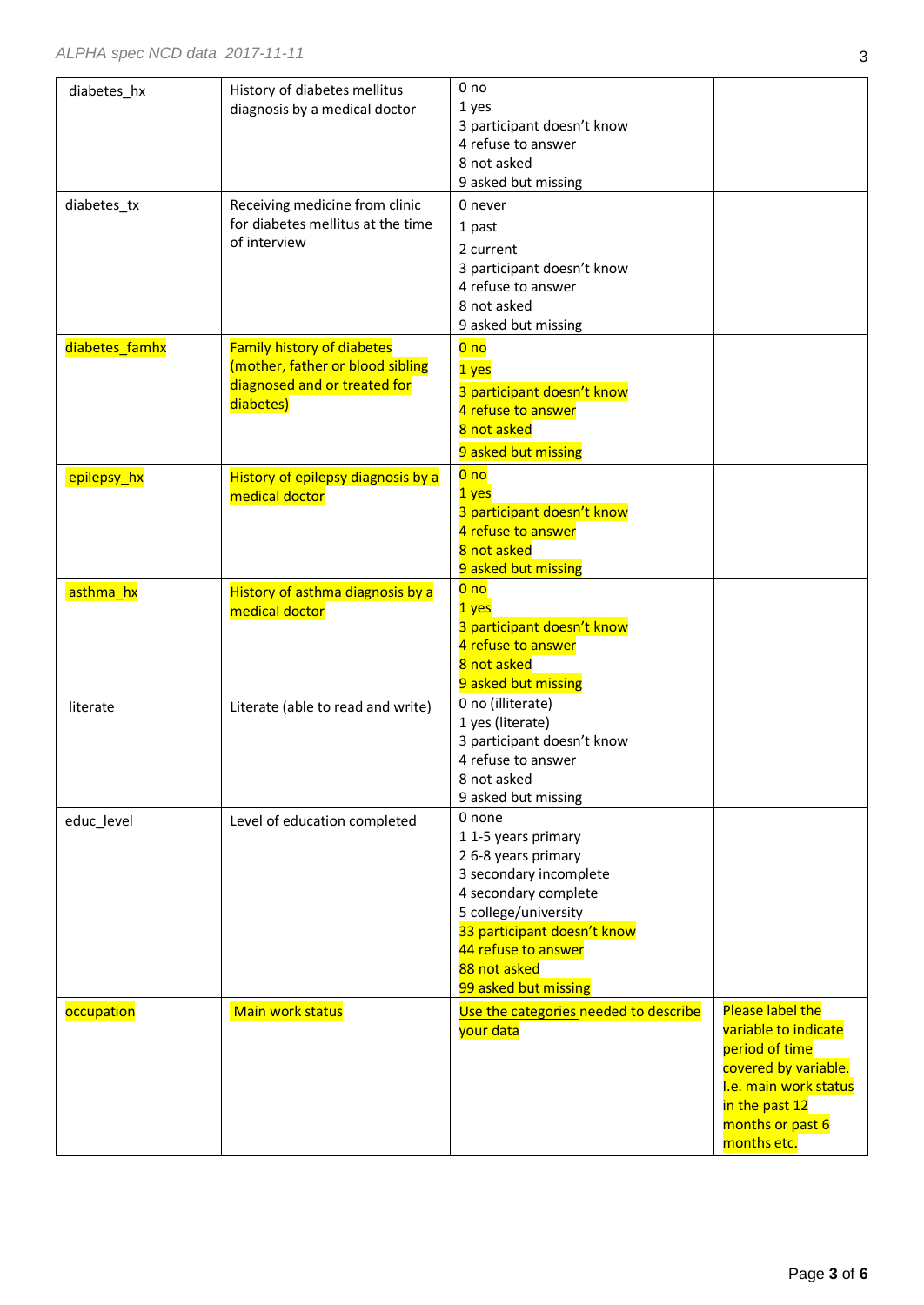| ever_tobacco    | The individual has ever used<br>tobacco (include cigarettes-<br>manufactured or rolled, pipes,<br>cigars, snuff or chewing tobacco)                            | 0 never<br>1 past/former<br>2 current<br>3 participant doesn't know<br>4 refuse to answer<br>8 not asked<br>9 asked but missing |                                                                                                      |
|-----------------|----------------------------------------------------------------------------------------------------------------------------------------------------------------|---------------------------------------------------------------------------------------------------------------------------------|------------------------------------------------------------------------------------------------------|
| age_start_tobac | Age started regular tobacco use<br>(include cigarettes, pipes, cigars,<br>snuff or chewing tobacco)                                                            | In Stata integer format.<br>888 not asked<br>999 asked but missing                                                              | If ever tobacco = $0$<br>(never) then all other<br>tobacco variables will<br>888 or 8888 (not asked) |
| yr_start_tobac  | Year started regular tobacco use                                                                                                                               | 8888 not asked<br>9999 asked but missing                                                                                        | If ever $\text{tobacco} = 0$<br>(never) then this should<br>be coded 8888 (not<br>asked)             |
| cur_tobac       | Currently uses tobacco (include<br>any of manufactured or hand<br>rolled cigarettes, pipes, cigars,<br>snuff or chewing tobacco,).                             | 0 no (past user)<br>1 yes (current user)<br>4 refuse to answer<br>8 not asked<br>9 asked but missing                            | If ever $\{tobacco = 0\}$<br>(never) then this should<br>be coded 8888 (not<br>asked)                |
| age_stop_tobac  | Age the individual stopped using<br>all tobacco products (including<br>manufactured or hand rolled<br>cigarettes, pipes, cigars, snuff or<br>chewing tobacco). | In Stata integer format.<br>888 not asked<br>999 asked but missing                                                              | If cur_tobac = $1$ (current<br>user) this should be 888<br>(not asked)                               |
| yr_stop_tobac   | The year the individual stopped<br>using tobacco products                                                                                                      | In Stata format.<br>8888 not asked<br>9999 asked but missing                                                                    | If cur_tobac = $1$ (current<br>user) this should be<br>8888 (not asked)                              |
| past_cig_num    | For past tobacco users, the<br>number of cigarettes<br>(manufactured or rolled) that<br>were smoked per day                                                    | In Stata integer format.<br>0 none previously used<br>888 not asked<br>999 asked but missing                                    | If $cur\_tbbac = 1$ (current<br>user) this should be 888<br>(not asked)                              |
| past_snuff_num  | For past tobacco users, the<br>number of times per day snuff<br>(oral or nasal) was used                                                                       | In Stata integer format.<br>0 none previously used<br>888 not asked<br>999 asked but missing                                    | If cur tobac = $1$ (current<br>user) this should be 888<br>(not asked)                               |
| past othsmk num | For past tobacco users, the<br>number of pipes-full of tobacco<br>or cigars smoked per day                                                                     | In Stata integer format.<br>0 none previously used<br>888 not asked<br>999 asked but missing                                    | If $cur\_tbbac = 1$ (current<br>user) this should be 888<br>(not asked)                              |

| cur_cig_num    | For current tobacco users, the<br>number of manufactured or<br>hand rolled cigarettes currently<br>smoked per day     | In Stata integer format.<br>0 none currently used<br>888 not asked<br>999 asked but missing | If cur tobac = $0$ (past<br>user) this should be 888<br>(not asked)  |
|----------------|-----------------------------------------------------------------------------------------------------------------------|---------------------------------------------------------------------------------------------|----------------------------------------------------------------------|
| cur_snuff_num  | For current tobacco users, the<br>number of times per day nasal<br>snuff or oral snuff (chewing) is<br>currently used | In Stata integer format.<br>0 none currently used<br>888 not asked<br>999 asked but missing | If $cur\_tbbac = 0$ (past<br>user) this should be 888<br>(not asked) |
| cur_othsmk_num | For current tobacco users, the<br>number of pipes-full of tobacco<br>or cigars currently smoked per<br>day            | In Stata integer format.<br>0 none currently used<br>888 not asked<br>999 asked but missing | If cur tobac = $0$ (past<br>user) this should be 888<br>(not asked)  |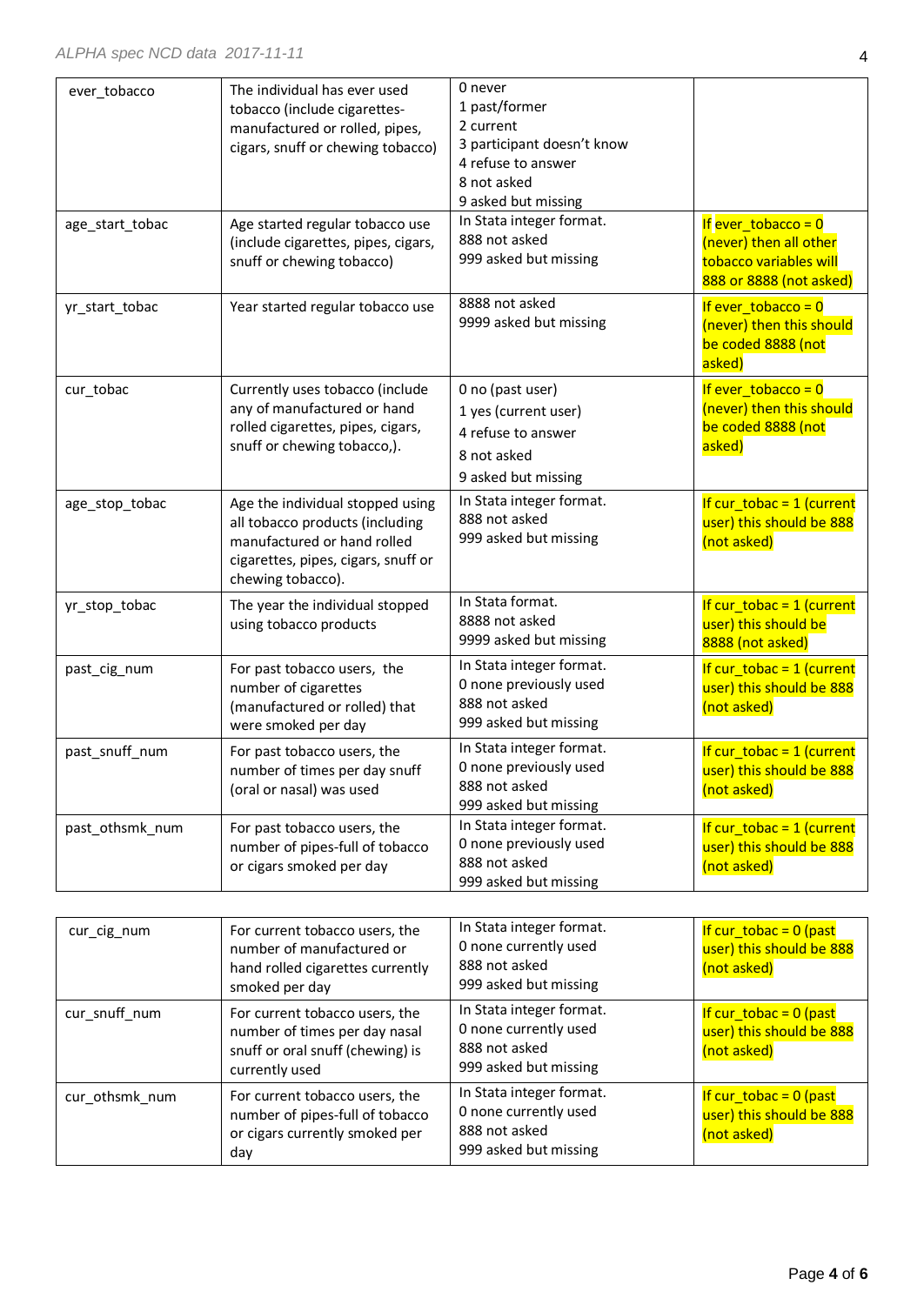| ever alcohol   | The individual has ever<br>consumed alcohol                  | 0 <sub>no</sub><br>1 yes<br>3 participant doesn't know<br>4 refuse to answer<br>8 not asked<br>9 asked but missing                                                                                                                         | If ever $alcohol = 0$<br>(never) then all other<br>alcohol variables should<br>be coded as 8 or 88 (not<br>asked) because not<br>relevant |
|----------------|--------------------------------------------------------------|--------------------------------------------------------------------------------------------------------------------------------------------------------------------------------------------------------------------------------------------|-------------------------------------------------------------------------------------------------------------------------------------------|
| alcohol_pastyr | How frequently alcohol was<br>consumed in the past 12 months | 0 last drink> 12 months ago<br>1 less than once per month<br>21-3 day per month<br>3 1-4 days per week<br>4 5-6 days per week<br>5 everyday<br>33 participant doesn't know<br>44 refused to answer<br>88 not asked<br>99 asked but missing | If ever_alcohol = $0$<br>(never) then this should<br>be coded as 88 (not<br>asked) because not<br>relevant                                |
| alcohol_number | Number of standard alcoholic<br>drinks in the past 7 days    | 888 not asked<br>999 asked but missing                                                                                                                                                                                                     | Sum total number of<br>drinks for 7 consecutive<br>days (e.g. Monday to<br>Sunday).                                                       |

| blood date    | Date of blood collection                                                 | In Stata date format                                                                                                                         |                                                                                                                                                           |
|---------------|--------------------------------------------------------------------------|----------------------------------------------------------------------------------------------------------------------------------------------|-----------------------------------------------------------------------------------------------------------------------------------------------------------|
| fast blood    | <b>Fasted prior to blood collection</b>                                  | 0 not fasted<br>1<8 hours<br>$2 > 8$ hours<br>3 participant doesn't know<br>4 refused blood collection<br>8 not asked<br>9 asked but missing |                                                                                                                                                           |
| totchol_mmol  | Total cholesterol blood<br>measurement.<br>To the nearest decimal point  | 88.8 not asked<br>99.9 asked but missing                                                                                                     | measure in mmol/L. to<br>convert mg/dl:<br>$mmol/I = mg/dI / 18$                                                                                          |
| Idl mmol      | Low density lipoprotein<br>measurement. To the nearest<br>decimal point  | 88.8 not asked<br>99.9 asked but missing                                                                                                     | measure in mmol/L. to<br>convert mg/dl:<br>$mmol/I = mg/dI / 18$                                                                                          |
| hdl mmol      | High density lipoprotein<br>measurement.<br>To the nearest decimal point | 88.8 not asked<br>99.9 asked but missing                                                                                                     | measure in mmol/L. to<br>convert mg/dl:<br>$mmol/I = mg/dI / 18$                                                                                          |
| trigs_mmol    | Triglyceride measurement.<br>To the nearest decimal point                | 88.8 not asked<br>99.9 asked but missing                                                                                                     | measure in mmol/L. to<br>convert mg/dl:<br>$mmol/l = mg/dl / 18$                                                                                          |
| phys_activity | Level of physical activity score in<br>metabolic equivalents             | 0 low<br>1 moderate<br>2 high<br>3 participant doesn't know<br>4 refused to answer<br>8 not asked<br>9 asked but missing                     | Please convert reported<br>levels of physical activity<br>were converted to<br>excess metabolic<br>equivalents (METs).See<br>WHO guidelines. <sup>1</sup> |
| bg_date       | <b>Blood glucose date</b>                                                | In Stata date format                                                                                                                         | If BG done on same date<br>as venepuncture<br>(blood_date) then enter<br>the same date.                                                                   |